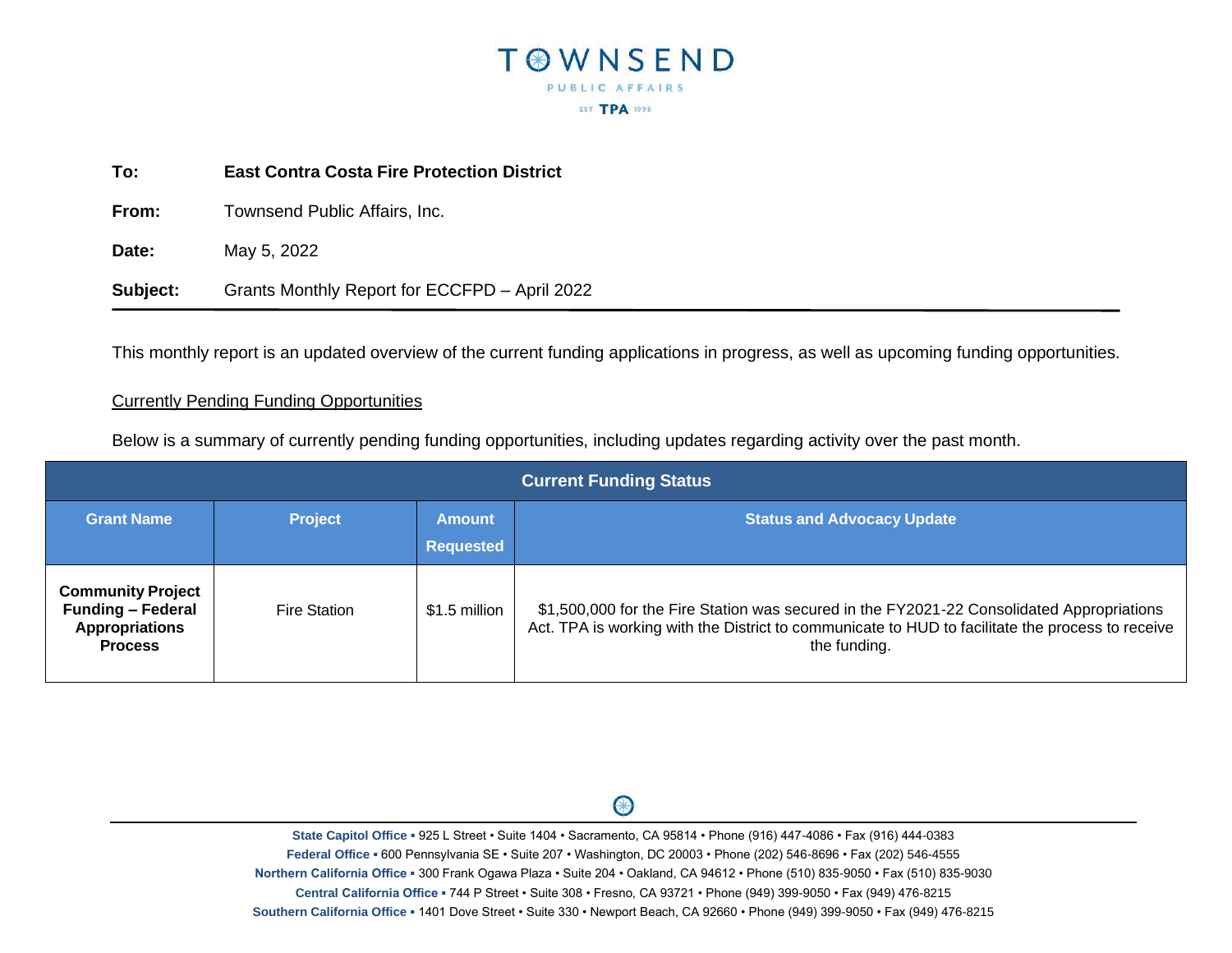| <b>Current Funding Opportunities</b>                             |                                                                                                                               |                       |                                                                                                                                                                                                                                                                                                                                                                                                                                                 |                                       |                                                                             |  |
|------------------------------------------------------------------|-------------------------------------------------------------------------------------------------------------------------------|-----------------------|-------------------------------------------------------------------------------------------------------------------------------------------------------------------------------------------------------------------------------------------------------------------------------------------------------------------------------------------------------------------------------------------------------------------------------------------------|---------------------------------------|-----------------------------------------------------------------------------|--|
| <b>STATE/FEDERAL GRANTS</b>                                      |                                                                                                                               |                       |                                                                                                                                                                                                                                                                                                                                                                                                                                                 |                                       |                                                                             |  |
| <b>Administrator &amp;</b><br><b>Grant Name</b>                  | <b>Funding Info</b>                                                                                                           | <b>Matching Funds</b> | <b>Description</b>                                                                                                                                                                                                                                                                                                                                                                                                                              | <b>Application</b><br><b>Deadline</b> | <b>Eligible Projects</b>                                                    |  |
| CalFIRE<br><b>Urban and Community</b><br><b>Forestry Program</b> | 75% of funding will<br>be used for<br>disadvantaged<br>communities<br>Min. Grant:<br>\$150,000<br>Max Grant: \$1,5<br>million | 25%                   | Through the California Climate Investments (CCI) Concept<br>Urban & Community Forestry Grant Program, CAL Proposals due<br>FIRE works to optimize the benefits of trees and July 14, 2022<br>related vegetation through multiple-objective<br>projects. Eligible project categories include (1)<br>Urban Forest Expansion and Improvement, (2)<br>Urban Forest Management, and (3) Urban Forestry<br><b>Education and Workforce Development</b> |                                       | Urban Forest<br><b>Management Plans</b><br>and Implementation<br>activities |  |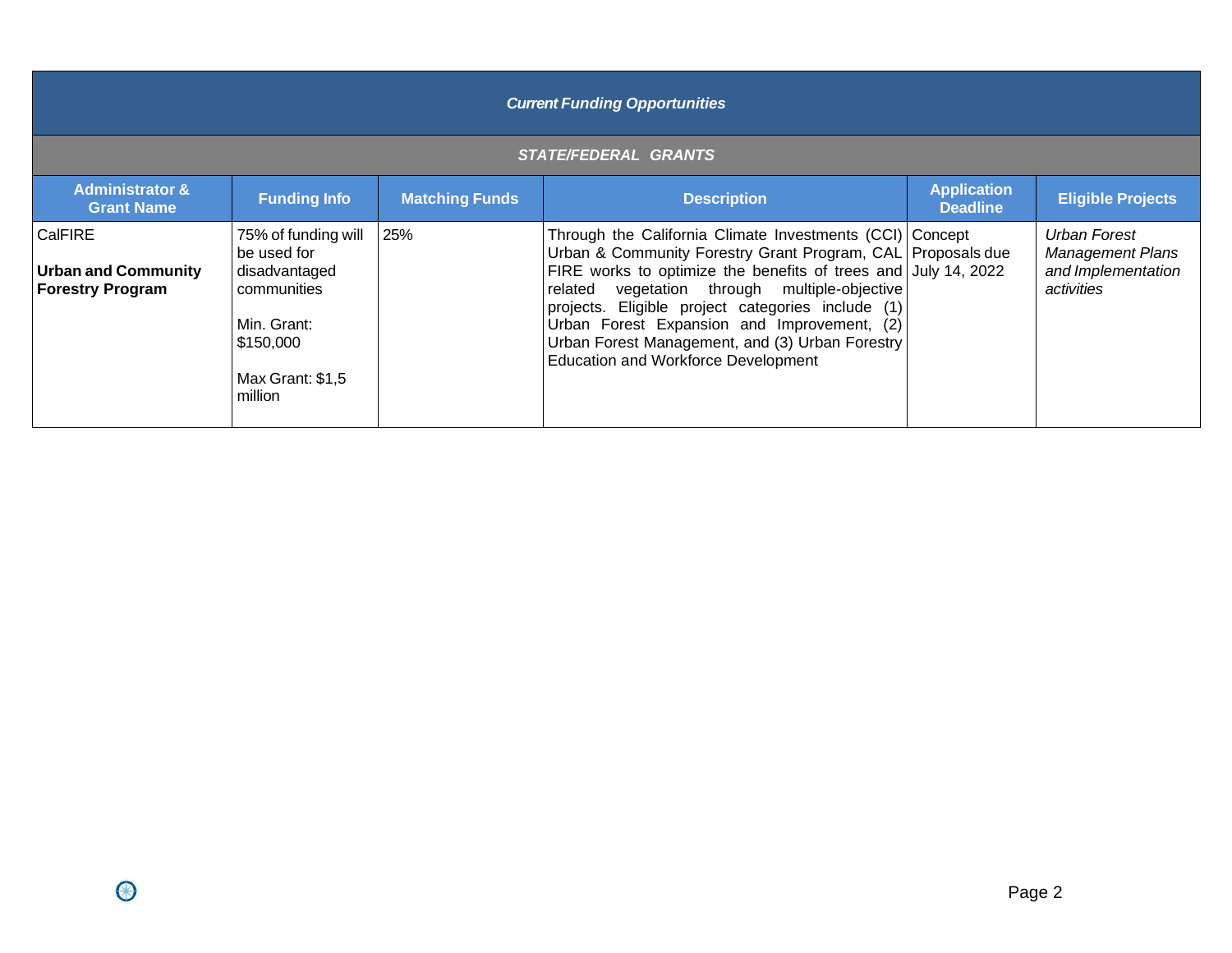| <b>Upcoming Funding Opportunities</b>                                                                                                            |                                                                                                      |                                                                                                                                                                                |                                                                                                                                                                                                                                                                                                                                                                                                                                                                                                                                                               |                                            |                                                                                                                                                                                                    |  |
|--------------------------------------------------------------------------------------------------------------------------------------------------|------------------------------------------------------------------------------------------------------|--------------------------------------------------------------------------------------------------------------------------------------------------------------------------------|---------------------------------------------------------------------------------------------------------------------------------------------------------------------------------------------------------------------------------------------------------------------------------------------------------------------------------------------------------------------------------------------------------------------------------------------------------------------------------------------------------------------------------------------------------------|--------------------------------------------|----------------------------------------------------------------------------------------------------------------------------------------------------------------------------------------------------|--|
| <b>Administrator &amp;</b><br><b>Grant Name</b>                                                                                                  | <b>Funding Info</b>                                                                                  | <b>Matching Funds</b>                                                                                                                                                          | <b>Description</b>                                                                                                                                                                                                                                                                                                                                                                                                                                                                                                                                            | <b>Application</b><br><b>Deadline</b>      | <b>Eligible Projects</b>                                                                                                                                                                           |  |
| Department of Forestry &<br><b>Fire Protection</b><br><b>California Climate</b><br><b>Investments Fire</b><br><b>Prevention Grant</b><br>Program | <b>TBD</b>                                                                                           | None required, but is<br>a positive factor.                                                                                                                                    | Through the California Climate Investments (CCI)<br>Fire Prevention Grant Program, CAL FIRE aims to<br>reduce the risk of wildland fires to habitable<br>structures and communities, while maximizing<br>carbon sequestration in healthy wildland habitat<br>and minimizing the uncontrolled release of<br>emissions emitted by wildfires.<br>The three qualifying projects and activities include<br>those related to hazardous fuel reduction and<br>removal of dead, dying, or diseased trees, fire<br>prevention planning, and fire prevention education. | Next cycle in<br>2022                      | Tree removal/fuel<br>reduction                                                                                                                                                                     |  |
| <b>Federal Emergency</b><br><b>Management Agency</b><br>Assistance to<br><b>Firefighters (AFG) Grant</b><br>Program                              | 2022 funding TBD<br>Max award TBD in<br><b>NOFO</b>                                                  | Jurisdiction with<br><20,000 residents: 5%<br>Jurisdiction with<br>20,000-1 million<br>residents: 10%<br>Jurisdiction with >1<br>million residents: 15%                        | Funding for purchase of critically needed<br>equipment, protective gear, emergency vehicles,<br>training and other resources necessary for<br>protecting the public and emergency personnel<br>from fire and related hazards.                                                                                                                                                                                                                                                                                                                                 | Next cycle<br>anticipated in<br>Fall, 2022 | Purchase of<br>$equipment-$<br>resubmittal of aerial<br>apparatus<br>Requests for High<br>Priority equipment as<br>identified in the final<br>NOFO will be the<br>most competitive<br>applications |  |
| <b>Federal Emergency</b><br><b>Management Agency</b><br><b>Staffing for Adequate Fire</b><br>& Emergency Response<br>(SAFER) Grant Program       | \$350 million<br>(Funding for 2020<br>round, 2021<br>funding TBD)<br>Max award TBD in<br><b>NOFO</b> | 38% match over three<br>years, according to<br>the following<br>breakdown:<br>25% of costs in years<br>1 and 2 of the grant;<br>and<br>65% of costs in year 3<br>of the grant. | This program provides funding directly to fire Next cycle<br>departments and volunteer firefighter interest<br>organizations to help them increase or maintain the Fall, 2022.<br>number of trained, "front line" firefighters available in<br>their communities.<br>Funds may be used for hiring of firefighters or for<br>recruitment and retention of volunteer firefighters<br>for a 3 year performance period.                                                                                                                                           | anticipated in                             | Hiring of firefighters                                                                                                                                                                             |  |